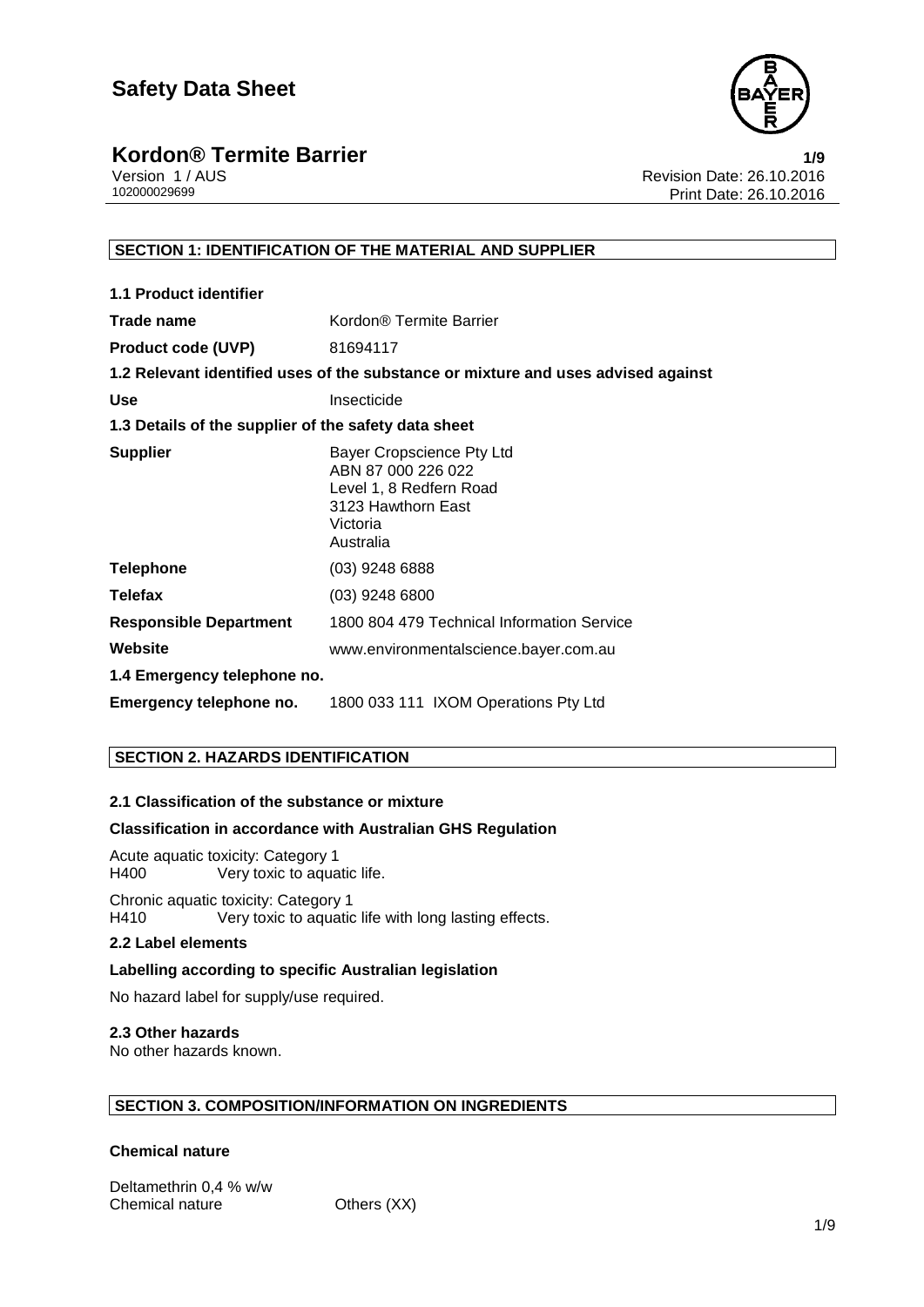

**Kordon® Termite Barrier**<br>
Version 1/AUS<br>
102000029699<br>
Print Date: 26.10.2016<br>
Print Date: 26.10.2016 Revision Date: 26.10.2016 Print Date: 26.10.2016

| l Chemical Name                               | CAS-No.    | Concentration [%]           |
|-----------------------------------------------|------------|-----------------------------|
| l Deltamethrin                                | 52918-63-5 | 0.40                        |
| Mixture of: 5-chloro-2-methyl-4-isothiazolin- | 55965-84-9 | $\vert$ > 0.0002 - < 0.0015 |
| 3-one and 2-methyl-4-isothiazolin-3-one       |            |                             |
| Other ingredients (non-hazardous) to 100%     |            |                             |

### **SECTION 4. FIRST AID MEASURES**

**If poisoning occurs, immediately contact a doctor or Poisons Information Centre (telephone 13 11 26), and follow the advice given. Show this Safety Data Sheet to the doctor.**

| 4.1 Description of first aid measures |                                                                                                                                                                                                                                                                                                                                                                                                                                                                                                                                                                                                                                                                                                                                        |  |
|---------------------------------------|----------------------------------------------------------------------------------------------------------------------------------------------------------------------------------------------------------------------------------------------------------------------------------------------------------------------------------------------------------------------------------------------------------------------------------------------------------------------------------------------------------------------------------------------------------------------------------------------------------------------------------------------------------------------------------------------------------------------------------------|--|
| <b>Inhalation</b>                     | Move to fresh air.                                                                                                                                                                                                                                                                                                                                                                                                                                                                                                                                                                                                                                                                                                                     |  |
| <b>Skin contact</b>                   | Wash off with soap and water. In case of skin irritation, application of<br>oils or lotions containing vitamin E may be considered. If symptoms<br>persist, call a physician.                                                                                                                                                                                                                                                                                                                                                                                                                                                                                                                                                          |  |
| Eye contact                           | In case of eye contact, remove contact lens and rinse immediately with<br>plenty of water, also under the eyelids, for at least 15 minutes.                                                                                                                                                                                                                                                                                                                                                                                                                                                                                                                                                                                            |  |
| Ingestion                             | Rinse mouth.                                                                                                                                                                                                                                                                                                                                                                                                                                                                                                                                                                                                                                                                                                                           |  |
|                                       | 4.2 Most important symptoms and effects, both acute and delayed                                                                                                                                                                                                                                                                                                                                                                                                                                                                                                                                                                                                                                                                        |  |
| <b>Symptoms</b>                       | Local:, Skin and eye paraesthesia which may be severe, Usually<br>transient with resolution within 24 hours, Skin, eye and mucous<br>membrane irritation, Cough, Sneezing                                                                                                                                                                                                                                                                                                                                                                                                                                                                                                                                                              |  |
|                                       | Systemic:, discomfort in the chest, Tachycardia, Hypotension, Nausea,<br>Abdominal pain, Diarrhoea, Vomiting, Blurred vision, Headache,<br>anorexia, Somnolence, Coma, Convulsions, Tremors, Prostration,<br>Airway hyperreaction, Pulmonary oedema, Palpitation, Muscular<br>fasciculation, Apathy, Dizziness                                                                                                                                                                                                                                                                                                                                                                                                                         |  |
|                                       | 4.3 Indication of any immediate medical attention and special treatment needed                                                                                                                                                                                                                                                                                                                                                                                                                                                                                                                                                                                                                                                         |  |
| <b>Risks</b>                          | This product contains a pyrethroid. Pyrethroid poisoning should not be<br>confused with carbamate or organophosphate poisoning.                                                                                                                                                                                                                                                                                                                                                                                                                                                                                                                                                                                                        |  |
| <b>Treatment</b>                      | Systemic treatment: Initial treatment: symptomatic. Monitor: respiratory<br>and cardiac functions. In case of ingestion gastric lavage should be<br>considered in cases of significant ingestions only within the first 2<br>hours. However, the application of activated charcoal and sodium<br>sulphate is always advisable. Keep respiratory tract clear. Oxygen or<br>artificial respiration if needed. In case of convulsions, a<br>benzodiazepine (e.g. diazepam) should be given according to standard<br>regimens. If not effective, phenobarbital may be used.<br>Contraindication: atropine. Contraindication: derivatives of adrenaline.<br>There is no specific antidote. Recovery is spontaneous and without<br>sequelae. |  |
|                                       | In case of skin irritation, application of oils or lotions containing vitamin<br>E may be considered.                                                                                                                                                                                                                                                                                                                                                                                                                                                                                                                                                                                                                                  |  |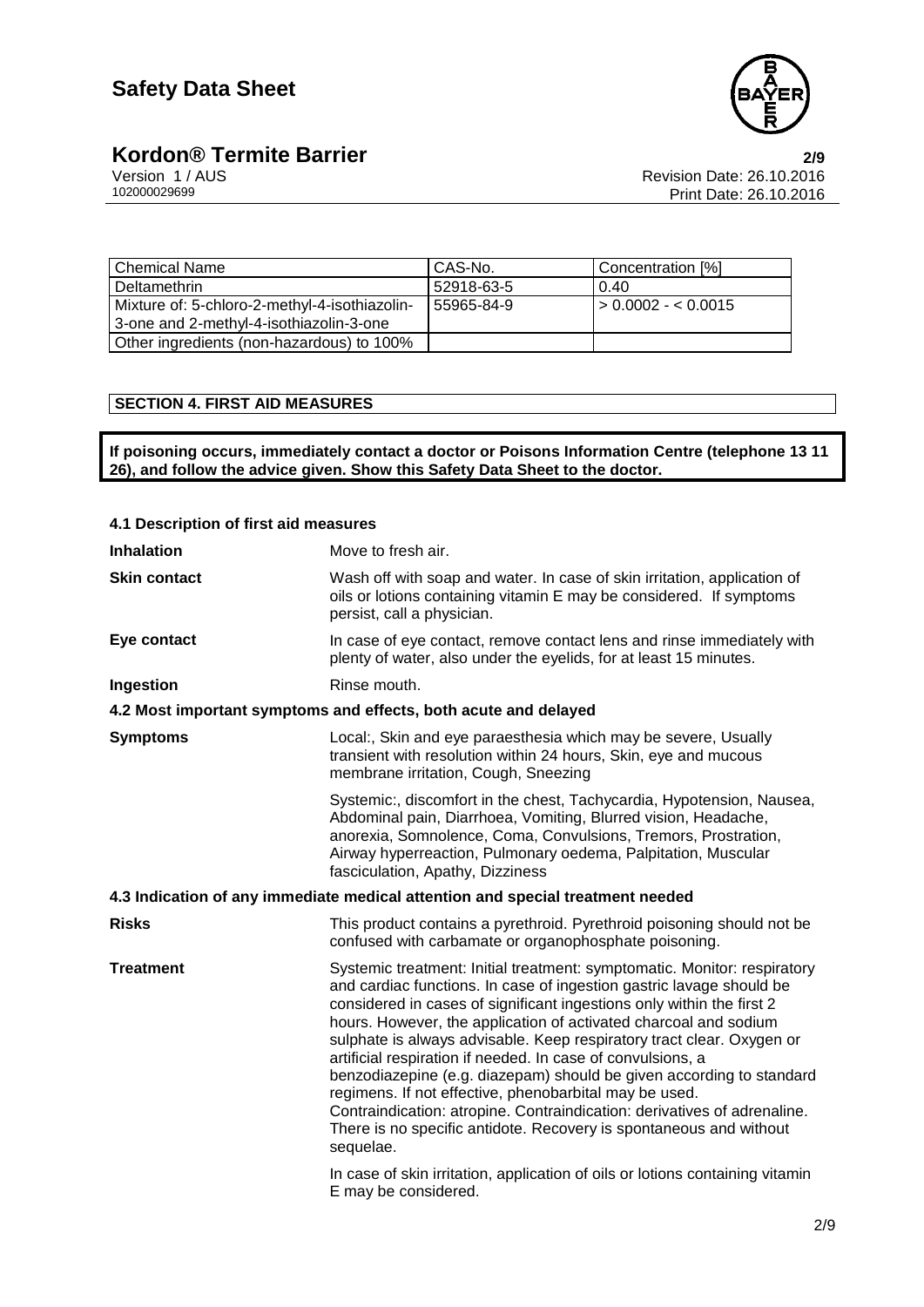

### **SECTION 5. FIRE FIGHTING MEASURES**

| 5.1 Extinguishing media                                 |                                                                                                                               |
|---------------------------------------------------------|-------------------------------------------------------------------------------------------------------------------------------|
| <b>Suitable</b>                                         | Use water spray, alcohol-resistant foam, dry chemical or carbon<br>dioxide.                                                   |
| <b>Unsuitable</b>                                       | High volume water jet                                                                                                         |
| 5.3 Advice for firefighters                             |                                                                                                                               |
| <b>Special protective</b><br>equipment for firefighters | In the event of fire and/or explosion do not breathe fumes. In the event<br>of fire, wear self-contained breathing apparatus. |
| <b>Further information</b>                              | Contain the spread of the fire-fighting media. Do not allow run-off from<br>fire fighting to enter drains or water courses.   |

### **Hazchem Code**Not applicable

### **SECTION 6. ACCIDENTAL RELEASE MEASURES**

| 6.1 Personal precautions, protective equipment and emergency procedures |                                                                                                                                                                                     |  |
|-------------------------------------------------------------------------|-------------------------------------------------------------------------------------------------------------------------------------------------------------------------------------|--|
| <b>Precautions</b>                                                      | Avoid contact with spilled product or contaminated surfaces.                                                                                                                        |  |
| 6.2 Environmental<br>precautions                                        | Do not allow to get into surface water, drains and ground water.                                                                                                                    |  |
| 6.3 Methods and materials for containment and cleaning up               |                                                                                                                                                                                     |  |
| Methods for cleaning up                                                 | Collect and transfer the product into a properly labelled and tightly<br>closed container.                                                                                          |  |
| <b>Additional advice</b>                                                | Check also for any local site procedures.                                                                                                                                           |  |
| 6.4 Reference to other<br>sections                                      | Information regarding safe handling, see section 7.<br>Information regarding personal protective equipment, see section 8.<br>Information regarding waste disposal, see section 13. |  |

### **SECTION 7. HANDLING AND STORAGE**

### **7.1 Precautions for safe handling**

| Advice on safe handling                                   | No specific precautions required when handling unopened<br>packs/containers; follow relevant manual handling advice. |
|-----------------------------------------------------------|----------------------------------------------------------------------------------------------------------------------|
| <b>Advice on protection</b><br>against fire and explosion | No special precautions required.                                                                                     |
| <b>Hygiene measures</b>                                   | When using, do not eat, drink or smoke. Wash hands immediately after<br>work, if necessary take a shower.            |

### **7.2 Conditions for safe storage, including any incompatibilities**

| <b>Requirements for storage</b> | Keep away from direct sunlight. Keep containers tightly closed in a dry, |
|---------------------------------|--------------------------------------------------------------------------|
| areas and containers            | cool and well-ventilated place.                                          |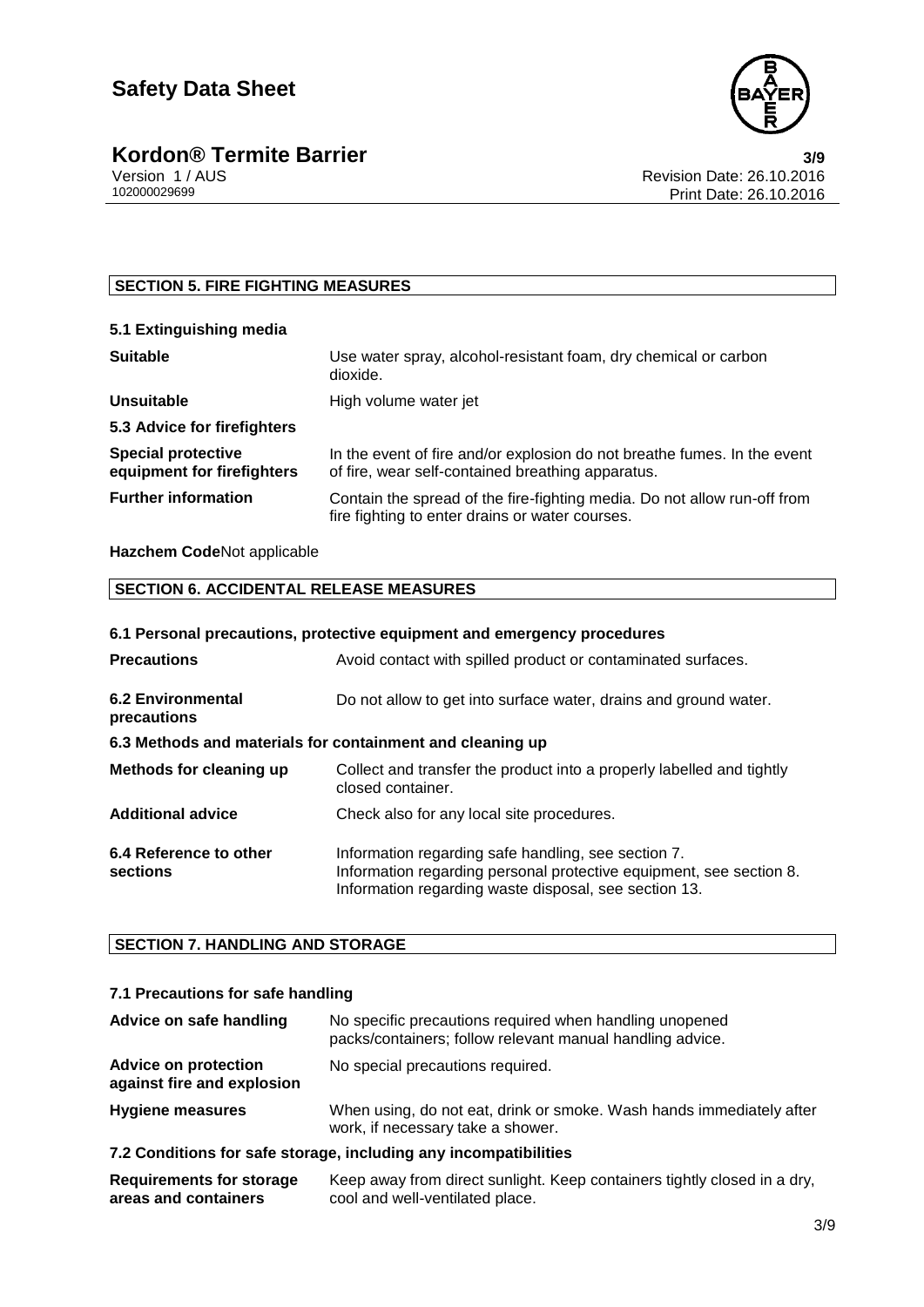

**Advice on common storage** Keep away from food, drink and animal feedingstuffs.

### **SECTION 8. EXPOSURE CONTROLS / PERSONAL PROTECTION**

### **8.1 Control parameters**

| <b>Components</b> | CAS-No.    | <b>Control parameters</b> | <b>Update</b> | Basis    |
|-------------------|------------|---------------------------|---------------|----------|
| Deltamethrin      | 52918-63-5 | $0.02 \text{ mg/m}$ 3     |               | OES BCS* |
|                   |            | 'TWA)                     |               |          |

\*OES BCS: Internal Bayer CropScience "Occupational Exposure Standard"

### **8.2 Exposure controls**

| <b>Respiratory protection</b>      | circumstances of exposure.                                                                                                                                | Respiratory protection is not required under anticipated<br>Respiratory protection should only be used to control residual risk of                                                                                                                                                                                                                                                                                                                                                                                                                                                            |  |
|------------------------------------|-----------------------------------------------------------------------------------------------------------------------------------------------------------|-----------------------------------------------------------------------------------------------------------------------------------------------------------------------------------------------------------------------------------------------------------------------------------------------------------------------------------------------------------------------------------------------------------------------------------------------------------------------------------------------------------------------------------------------------------------------------------------------|--|
|                                    | instructions regarding wearing and maintenance.                                                                                                           | short duration activities, when all reasonably practicable steps have<br>been taken to reduce exposure at source e.g. containment and/or<br>local extract ventilation. Always follow respirator manufacturer's                                                                                                                                                                                                                                                                                                                                                                                |  |
| <b>Hand protection</b>             | contact time.<br>drinking, smoking or using the toilet.<br>Material<br>Rate of permeability<br>Glove thickness<br>Protective index<br><b>Directive</b>    | Please observe the instructions regarding permeability and<br>breakthrough time which are provided by the supplier of the gloves.<br>Also take into consideration the specific local conditions under which<br>the product is used, such as the danger of cuts, abrasion, and the<br>Wash gloves when contaminated. Dispose of when contaminated<br>inside, when perforated or when contamination on the outside cannot<br>be removed. Wash hands frequently and always before eating,<br>Nitrile rubber<br>> 480 min<br>$> 0.4$ mm<br>Class 6<br>Protective gloves complying with EN<br>374. |  |
| Eye protection                     |                                                                                                                                                           | Eye protection not required when used as recommended.                                                                                                                                                                                                                                                                                                                                                                                                                                                                                                                                         |  |
| Skin and body protection           | Light protective clothing                                                                                                                                 |                                                                                                                                                                                                                                                                                                                                                                                                                                                                                                                                                                                               |  |
| <b>General protective measures</b> | In normal use and handling conditions please refer to the label<br>and/or leaflet. In all other cases the above mentioned<br>recommendations would apply. |                                                                                                                                                                                                                                                                                                                                                                                                                                                                                                                                                                                               |  |
| <b>Engineering Controls</b>        |                                                                                                                                                           |                                                                                                                                                                                                                                                                                                                                                                                                                                                                                                                                                                                               |  |
| Advice on safe handling            |                                                                                                                                                           | No specific precautions required when handling unopened<br>packs/containers; follow relevant manual handling advice.                                                                                                                                                                                                                                                                                                                                                                                                                                                                          |  |

### **SECTION 9. PHYSICAL AND CHEMICAL PROPERTIES**

**9.1 Information on basic physical and chemical properties**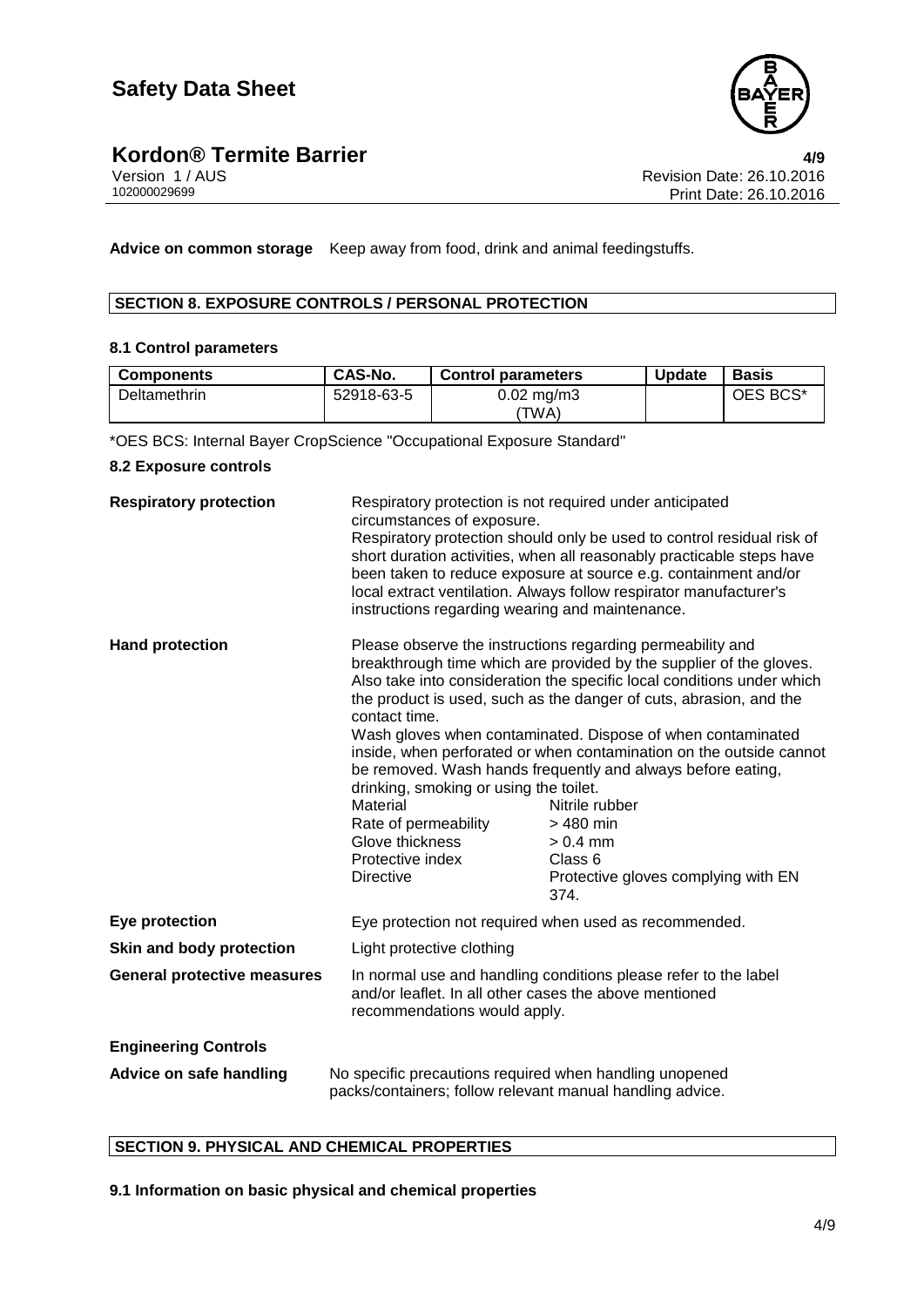

## **Kordon® Termite Barrier**<br>Version 1/AUS Version 1/AUS

Version 1 / AUS Revision Date: 26.10.2016 Print Date: 26.10.2016

| Form                                              | sheets                                                       |
|---------------------------------------------------|--------------------------------------------------------------|
| <b>Colour</b>                                     | orange<br>black                                              |
| <b>Water solubility</b>                           | insoluble                                                    |
| <b>Partition coefficient: n-</b><br>octanol/water | Deltamethrin: log Pow: 6.4 at 25 °C                          |
| 9.2 Other information                             | Further safety related physical-chemical data are not known. |

### **SECTION 10. STABILITY AND REACTIVITY**

| 10.1 Reactivity                            |                                                                                         |
|--------------------------------------------|-----------------------------------------------------------------------------------------|
| <b>Thermal decomposition</b>               | Stable under normal conditions.                                                         |
| <b>10.2 Chemical stability</b>             | Stable under recommended storage conditions.                                            |
| 10.3 Possibility of<br>hazardous reactions | No hazardous reactions when stored and handled according to<br>prescribed instructions. |
| 10.4 Conditions to avoid                   | Extremes of temperature and direct sunlight.                                            |
| 10.5 Incompatible materials                | Store only in the original container.                                                   |
| 10.6 Hazardous<br>decomposition products   | No decomposition products expected under normal conditions of use.                      |

### **SECTION 11. TOXICOLOGICAL INFORMATION**

| 11.1 Information on toxicological effects |                                                                                                             |
|-------------------------------------------|-------------------------------------------------------------------------------------------------------------|
| <b>Acute oral toxicity</b>                | LD50 (Rat) $> 10,100$ mg/kg<br>Test conducted with a similar formulation.                                   |
| <b>Acute inhalation toxicity</b>          | ATE (Mix) > 5.0 mg/l<br>Acute toxicity estimate                                                             |
| <b>Acute dermal toxicity</b>              | LD50 (Rat) $> 10,100$ mg/kg<br>Test conducted with a similar formulation.                                   |
| <b>Skin irritation</b>                    | No skin irritation (Rabbit)<br>Test conducted with a similar formulation.                                   |
| Eye irritation                            | Slight irritant effect - does not require labelling. (Rabbit)<br>Test conducted with a similar formulation. |
| <b>Sensitisation</b>                      | Non-sensitizing. (Guinea pig)<br>Test conducted with a similar formulation.                                 |

### **Assessment mutagenicity**

Deltamethrin was not mutagenic or genotoxic in a battery of in vitro and in vivo tests.

### **Assessment carcinogenicity**

Deltamethrin was not carcinogenic in lifetime feeding studies in rats and mice.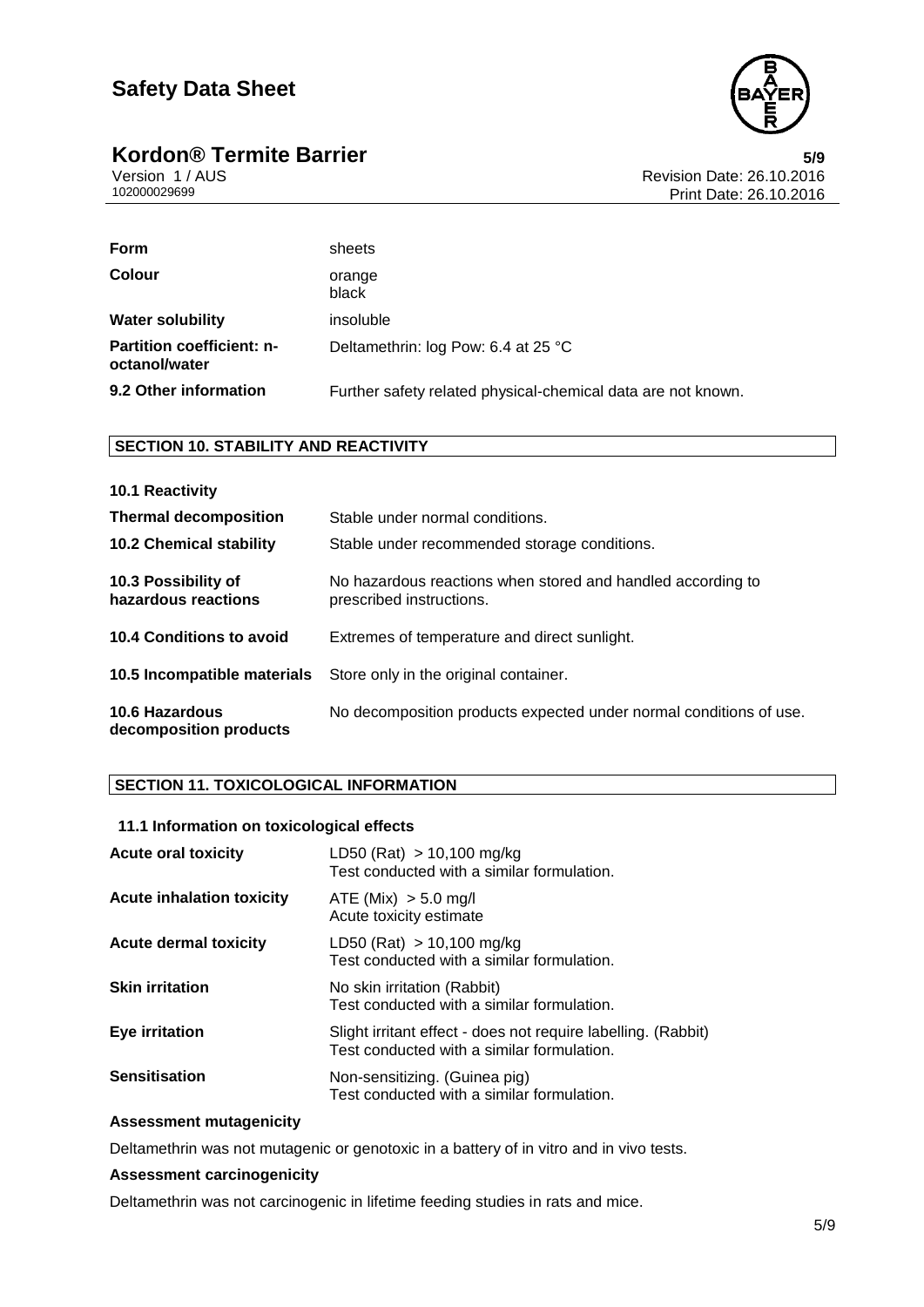

## **Kordon® Termite Barrier**<br>Version 1/AUS **6/9**<br>Revision Date: 26.10.2016

Version 1 / AUS Revision Date: 26.10.2016 Print Date: 26.10.2016

### **Assessment toxicity to reproduction**

Deltamethrin did not cause reproductive toxicity in a two-generation study in rats.

### **Assessment developmental toxicity**

Deltamethrin caused developmental toxicity only at dose levels toxic to the dams. The developmental effects seen with Deltamethrin are related to maternal toxicity.

### **Assessment STOT Specific target organ toxicity – repeated exposure**

Deltamethrin caused neurobehavioral effects and/or neuropathological changes in animal studies. The toxic effects of Deltamethrin are related to transient hyperactivity typical for pyrethroid neurotoxicity.

#### **Aspiration hazard**

Based on available data, the classification criteria are not met.

### **Information on likely routes of exposure**

Inhalation not likely., May cause irritation of the mucous membranes. May cause sensitisation by skin contact. May cause irritation on prolonged contact.

#### **Early onset symptoms related to exposure**

Refer to Section 4

### **Delayed health effects from exposure**

Refer to Section 11

### **Exposure levels and health effects**

Refer to Section 4

### **Interactive effects**

Not known

#### **When specific chemical data is not available** Not applicable

**Mixture of chemicals**

Refer to Section 2.1

### **Further information**

Cutaneous sensations may occur, such as burning or stinging on the face and mucosae. However, these sensations cause no lesions and are of a transitory nature (max. 24 hours).

### **SECTION 12. ECOLOGICAL INFORMATION**

### **12.1 Toxicity**

| <b>Toxicity to fish</b>                     | LC50 (Oncorhynchus mykiss (rainbow trout)) 0.15 µg/l<br>Exposure time: 96 h<br>The value mentioned relates to the active ingredient deltamethrin. |
|---------------------------------------------|---------------------------------------------------------------------------------------------------------------------------------------------------|
| <b>Toxicity to aquatic</b><br>invertebrates | EC50 (Daphnia magna (Water flea)) 0.0131 µg/l<br>Exposure time: 48 h<br>The value mentioned relates to the active ingredient deltamethrin.        |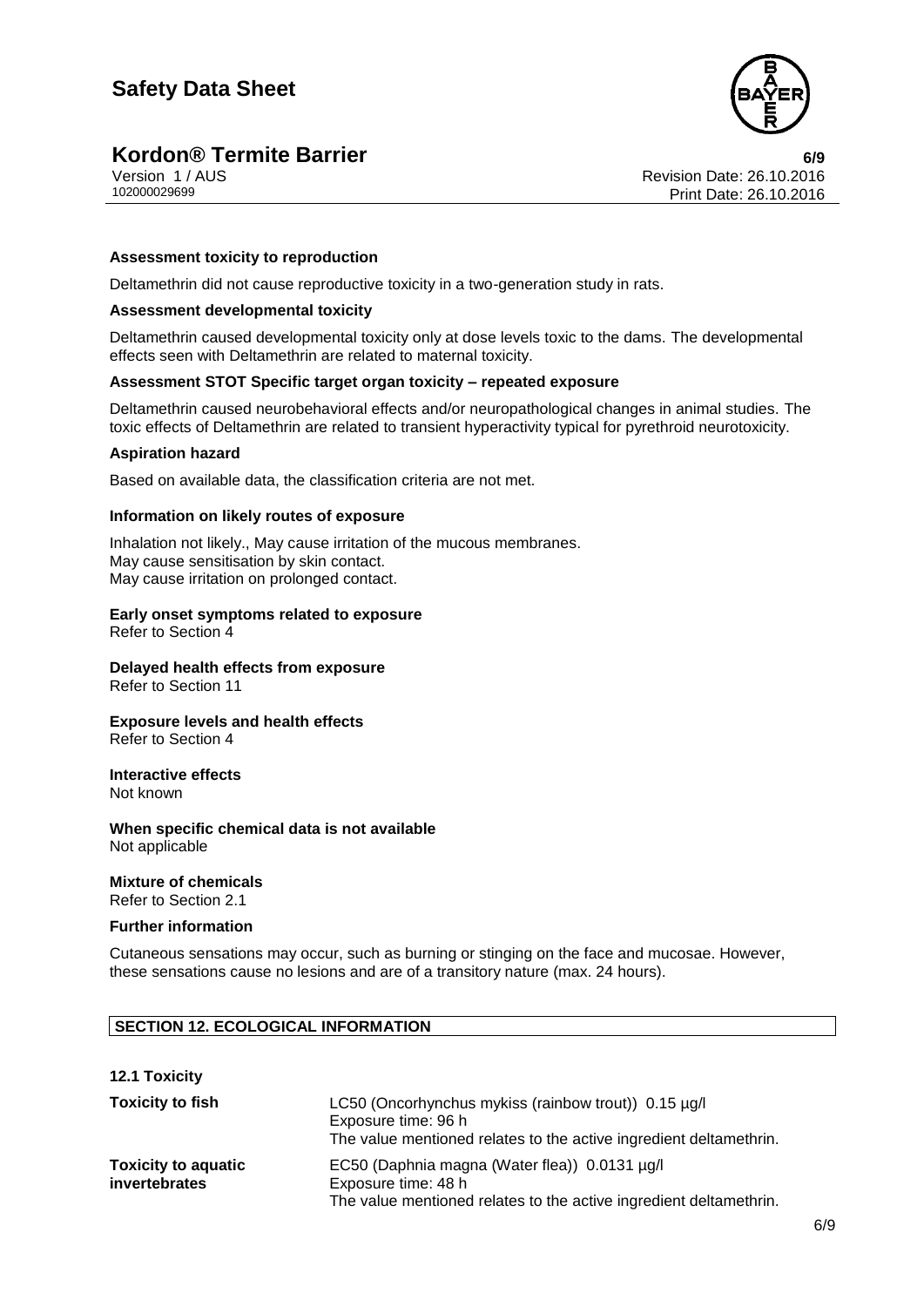

## **Kordon® Termite Barrier 7/9**

Version 1 / AUS Revision Date: 26.10.2016 Print Date: 26.10.2016

| <b>Toxicity to aquatic plants</b>           | $EC50$ (Algae) $> 9.1$ mg/l<br>Exposure time: 96 h<br>The value mentioned relates to the active ingredient deltamethrin. |
|---------------------------------------------|--------------------------------------------------------------------------------------------------------------------------|
| 12.2 Persistence and degradability          |                                                                                                                          |
| <b>Biodegradability</b>                     | Deltamethrin:<br>Not rapidly biodegradable                                                                               |
| Koc                                         | Deltamethrin: Koc: 10240000                                                                                              |
| 12.3 Bioaccumulative potential              |                                                                                                                          |
| <b>Bioaccumulation</b>                      | Deltamethrin: Bioconcentration factor (BCF) 1,400<br>Does not bioaccumulate.                                             |
| 12.4 Mobility in soil                       |                                                                                                                          |
| <b>Mobility in soil</b>                     | Deltamethrin: Immobile in soil                                                                                           |
| 12.5 Other adverse effects                  |                                                                                                                          |
| <b>Additional ecological</b><br>information | No further ecological information is available.                                                                          |

### **SECTION 13. DISPOSAL CONSIDERATIONS**

Its is recommended to dispose of this product through its intended use. Off cuts of this material may be placed on top of an installed Kordon barrier prior to concrete slab pour. Alternatively off cuts should be tied in a Kordon plastic delivery bag and disposed of at an approved waste disposal facility.

### **SECTION 14. TRANSPORT INFORMATION**

According to national and international transport regulations not classified as dangerous goods.

### **SECTION 15. REGULATORY INFORMATION**

Registered according to the Agricultural and Veterinary Chemicals Code Act 1994 Australian Pesticides and Veterinary Medicines Authority approval number: 60759

### **SUSMP classification (Poison Schedule)**

Exempt (Standard for the Uniform Scheduling of Medicines and Poisons)

### **SECTION 16. OTHER INFORMATION**

**Trademark information** Kordon<sup>®</sup> is a registered trademark of the Bayer Group.

This SDS summarises our best knowledge of the health and safety hazard information of the product and how to safely handle and use the product in the workplace. Each user should read this SDS and consider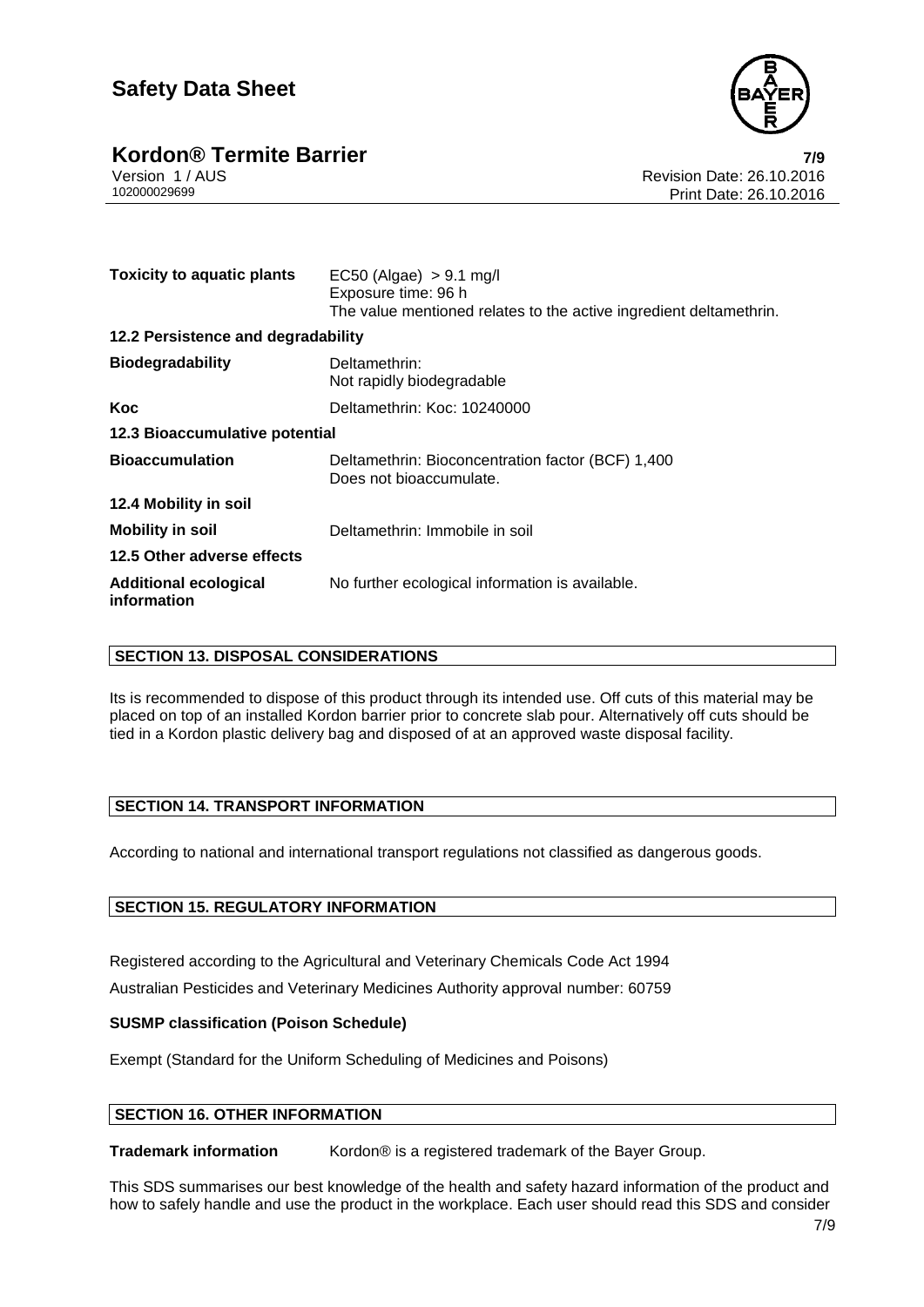

Version 1 / AUS Revision Date: 26.10.2016 Print Date: 26.10.2016

the information in the context of how the product will be handled and used in the workplace including in conjunction with other products.

If clarification or further information is needed to ensure that an appropriate risk assessment can be made, the user should contact this company.

Our responsibility for products sold is subject to our standard terms and conditions, a copy of which is sent to our customers and is also available on request.

### **Abbreviations and acronyms**

| <b>ADN</b>            | European Agreement concerning the International Carriage of Dangerous Goods by<br><b>Inland Waterways</b> |
|-----------------------|-----------------------------------------------------------------------------------------------------------|
| <b>ADR</b>            | European Agreement concerning the International Carriage of Dangerous Goods by                            |
| <b>ATE</b>            | Road<br>Acute toxicity estimate                                                                           |
| AU OEL                | Australia. OELs. (Adopted National Exposure Standards for Atmospheric                                     |
|                       | Contaminants in the Occupational Environment)                                                             |
| CAS-Nr.               | <b>Chemical Abstracts Service number</b>                                                                  |
| <b>CEILING</b>        | Ceiling Limit Value                                                                                       |
| Conc.                 | Concentration                                                                                             |
| EC-No.                | European community number                                                                                 |
| ECx                   | Effective concentration to x %                                                                            |
| <b>EINECS</b>         |                                                                                                           |
|                       | European inventory of existing commercial substances                                                      |
| <b>ELINCS</b><br>EN   | European list of notified chemical substances                                                             |
| EU                    | European Standard                                                                                         |
|                       | European Union                                                                                            |
| <b>IATA</b>           | International Air Transport Association                                                                   |
| IBC.                  | International Code for the Construction and Equipment of Ships Carrying Dangerous                         |
|                       | Chemicals in Bulk (IBC Code)                                                                              |
| ICx                   | Inhibition concentration to x %                                                                           |
| <b>IMDG</b>           | <b>International Maritime Dangerous Goods</b>                                                             |
| LCx                   | Lethal concentration to x %                                                                               |
| LD <sub>X</sub>       | Lethal dose to $\times$ %                                                                                 |
| LOEC/LOEL             | Lowest observed effect concentration/level                                                                |
| MARPOL                | MARPOL: International Convention for the prevention of marine pollution from ships                        |
| N.O.S.                | Not otherwise specified<br>No observed effect concentration/level                                         |
| NOEC/NOEL             |                                                                                                           |
| OECD                  | Organization for Economic Co-operation and Development                                                    |
| <b>OES BCS</b>        | OES BCS: Internal Bayer CropScience "Occupational Exposure Standard"                                      |
| <b>PEAK</b>           | PEAK: Exposure Standard - Peak means a maximum or peak airborne concentration                             |
|                       | of a particular substance determined over the shortest analytically practicable period of                 |
|                       | time which does not exceed 15 minutes.                                                                    |
| RID.<br><b>SK-SEN</b> | Regulations concerning the International Carriage of Dangerous Goods by Rail                              |
|                       | Skin sensitiser                                                                                           |
| SKIN_DES              | SKIN_DES: Skin notation: Absorption through the skin may be a significant source of                       |
| <b>STEL</b>           | exposure.<br>STEL: Exposure standard - short term exposure limit (STEL): A 15 minute TWA                  |
|                       | exposure which should not be exceeded at any time during a working day even if the                        |
|                       | eight-hour TWA average is within the TWA exposure standard. Exposures at the STEL                         |
|                       | should not be longer than 15 minutes and should not be repeated more than four times                      |
|                       |                                                                                                           |
|                       | per day. There should be at least 60 minutes between successive exposures at the<br>STEL.                 |
| TWA                   | TWA: Exposure standard - time-weighted average (TWA): The average airborne                                |
|                       | concentration of a particular substance when calculated over a normal eight-hour                          |
|                       | working day, for a five-day working week.                                                                 |
|                       |                                                                                                           |